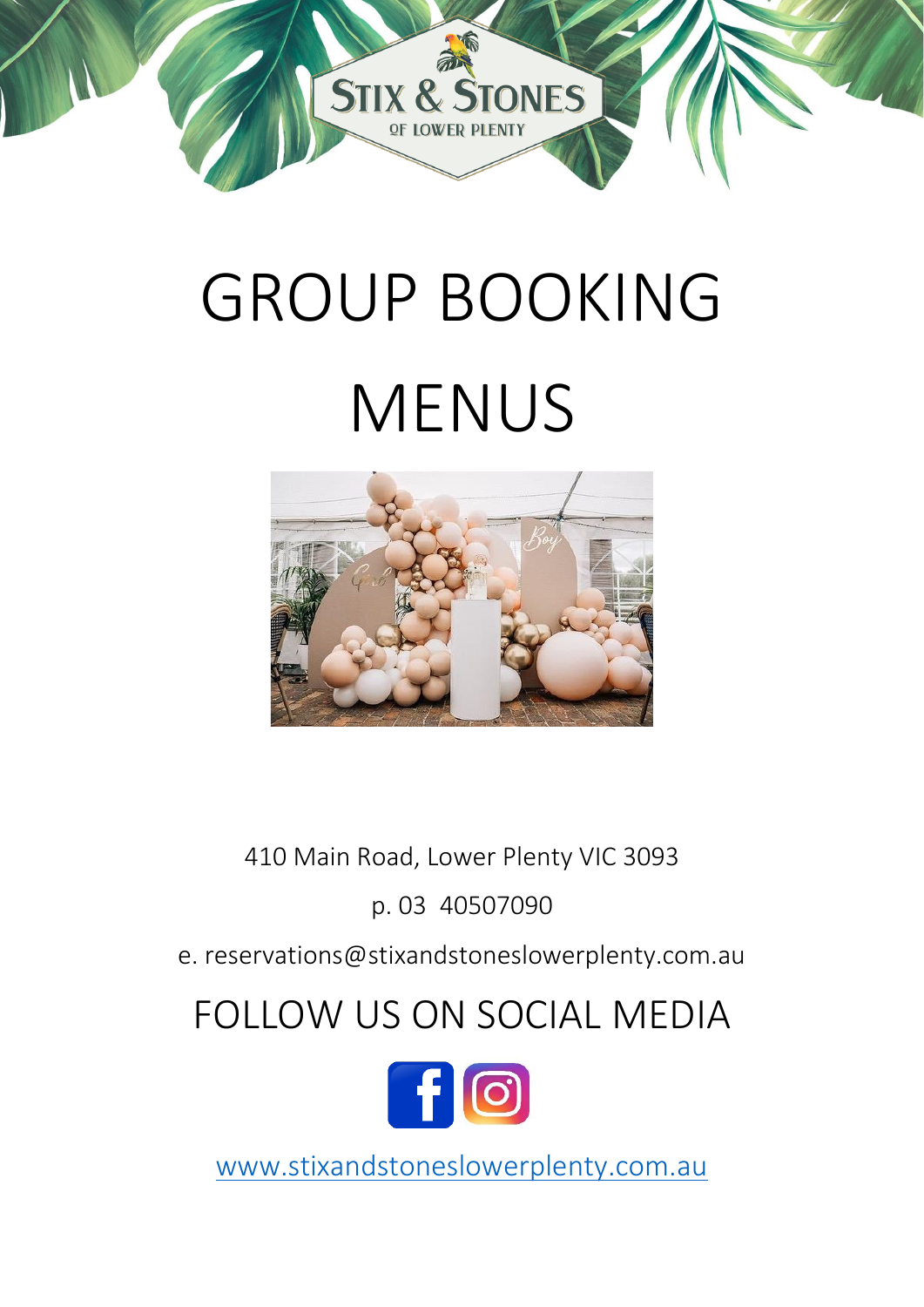

2 COURSE - \$60

#### ENTREE

#### FRIED CALAMARI

Salt & pepper calamari served with house slaw and aioli

#### WAGYU FARMER'S SAUSAGE

Wagyu beef sausage with fried potatoes, wild tomato relish and crispy onion rings

#### **BRUSCHETTA**

Tomato, onion, basil, balsamic, parmesan & garlic olive oil

#### MAINS

#### RUMP FILLET (200G)

Grilled to your liking and finished with Stix Signature Basting, Served with farm salad OR chips

#### MIXED SOUVLAKI

Mediterranean spiced chicken, slow cooked lamb shoulder, greek salad, tzatziki, chips and Pita bread

#### **BARRAMUNDI**

Served with arugula, green beans, broccolini, cherry tomatoes drizzled with brown butter sage

#### PENNE AL FUNGHI

Swiss mushrooms, cream, red onion, garlic, parmesan and finished with truffle oil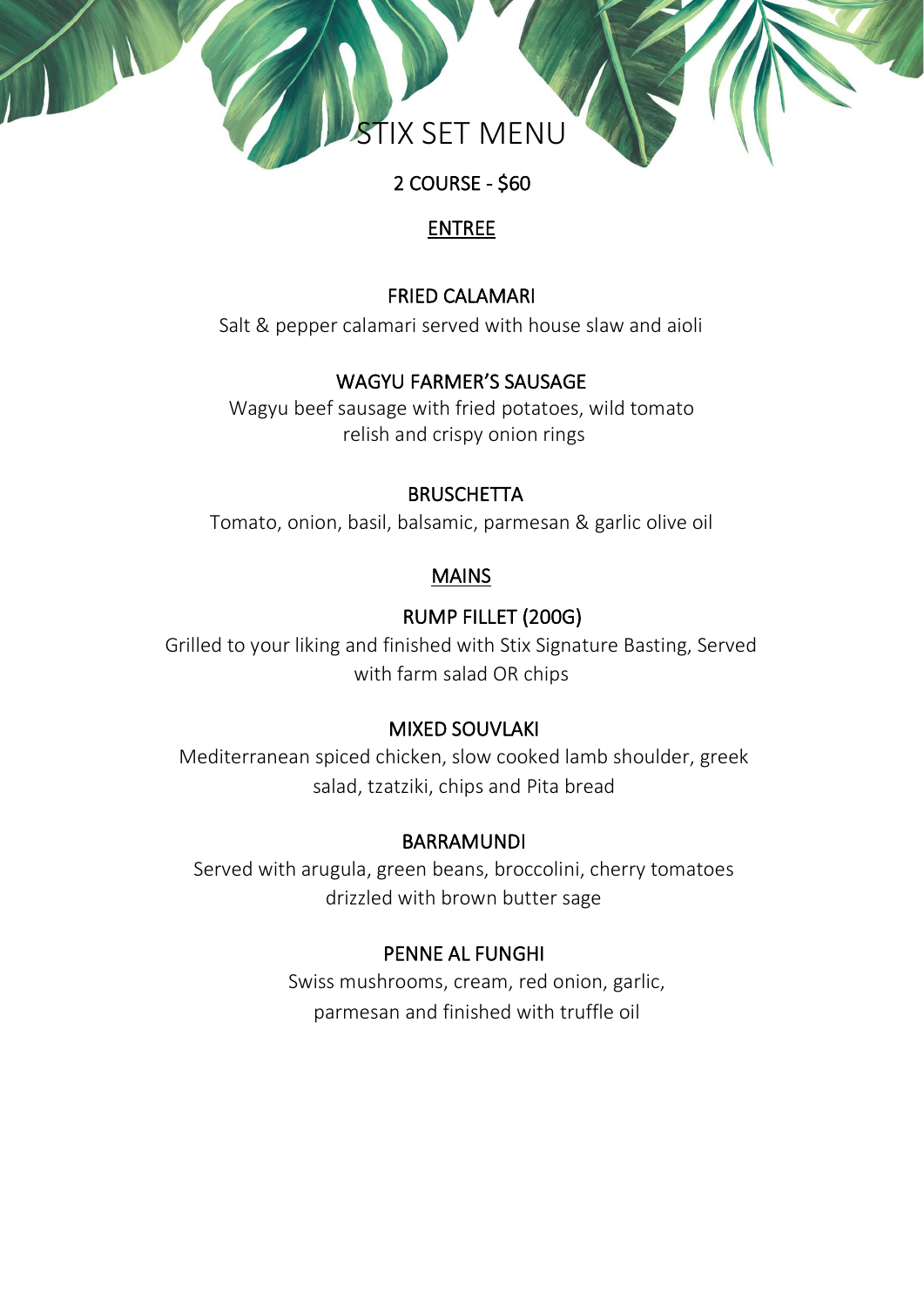# NES SET MEN 3 COURSE - \$70pp

# ENTREE

#### FRIED CALAMARI

Salt & pepper calamari served with house slaw and aioli

# WAGYU FARMER'S SAUSAGE

Wagyu beef sausage with fried potatoes, wild tomato relish and crispy onion rings

#### **BRUSCHETTA**

Tomato, onion, basil, balsamic, parmesan & garlic olive oil

# MAINS

# RUMP FILLET (200G)

Grilled to your liking and finished with Stix Signature Basting, Served with farm salad OR chips

# MIXED SOUVLAKI

Mediterranean spiced chicken, slow cooked lamb shoulder, greek salad, tzatziki, chips and Pita bread

# BARRAMUNDI

Served with arugula, green beans, broccolini, cherry tomatoes drizzled with brown butter sage

# PENNE AL FUNGHI

Swiss mushrooms, cream, red onion, garlic, parmesan and finished with truffle oil

# DESSERT

# STICKY DATE PUDDING

with butterscotch sauce and vanilla ice cream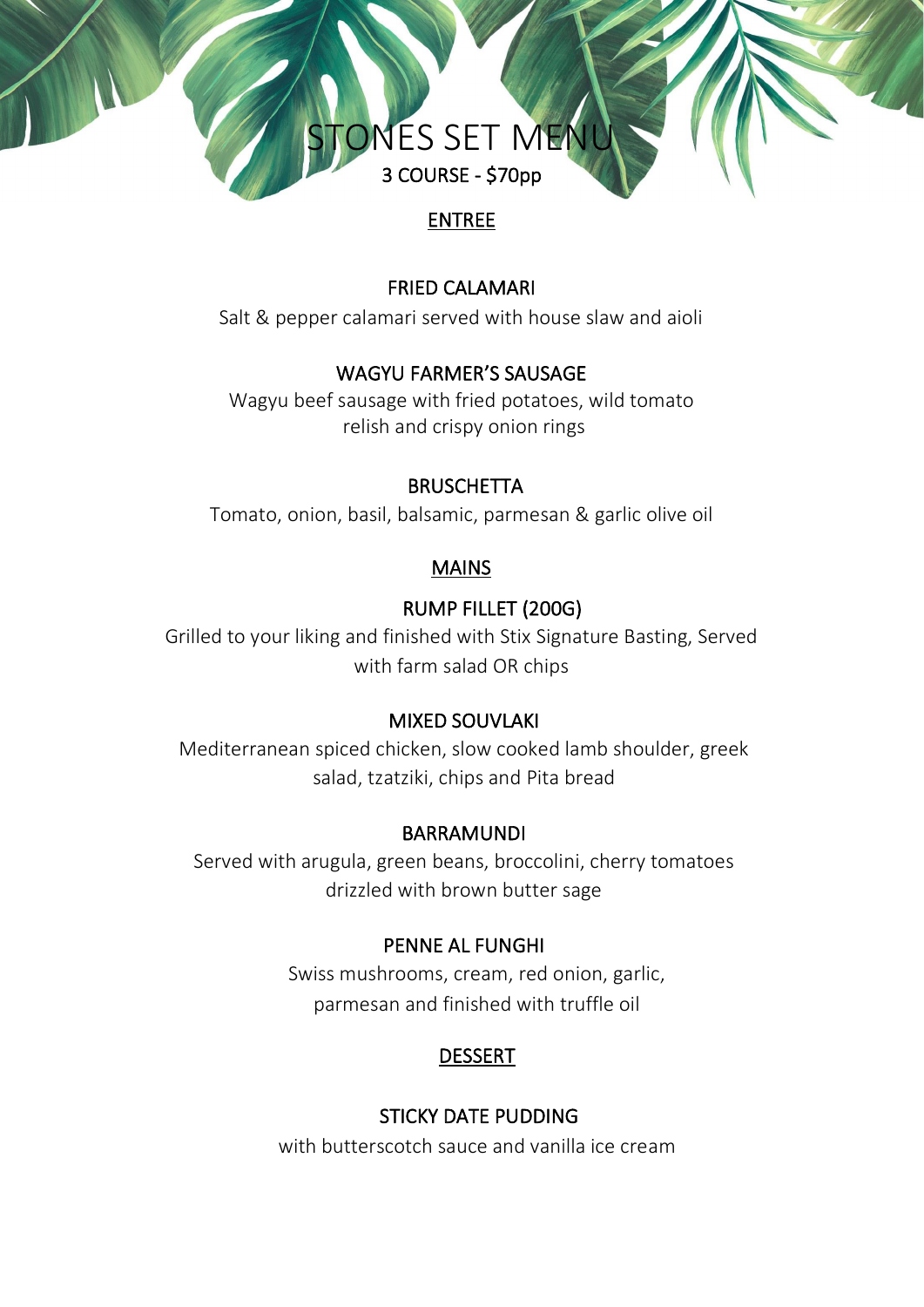

# STIX PLATTER MENU

# 2 COURSE \$60

#### ENTREES

# HOMEMADE DIPS WITH PITA BREAD

Tarama, Hummus and Tzatziki

#### FRIED CALAMARI

Salt & pepper calamari served with house slaw and aioli

#### SAGANAKI

Pan seared Kefalograviera cheese served with a lemon wedge

# CHICKEN RIBS

Crispy southern style chicken ribs served with BBQ siracha

# **MAINS**

# PORK RIBS

Slow cooked in-house basting & finishing on a hot char-grill

# LAMB GYROS

Slow cooked lamb shoulder

# CHICKEN GYROS

Mediterranean spiced chicken

Served with chips, Greek salad, pita bread & tzatziki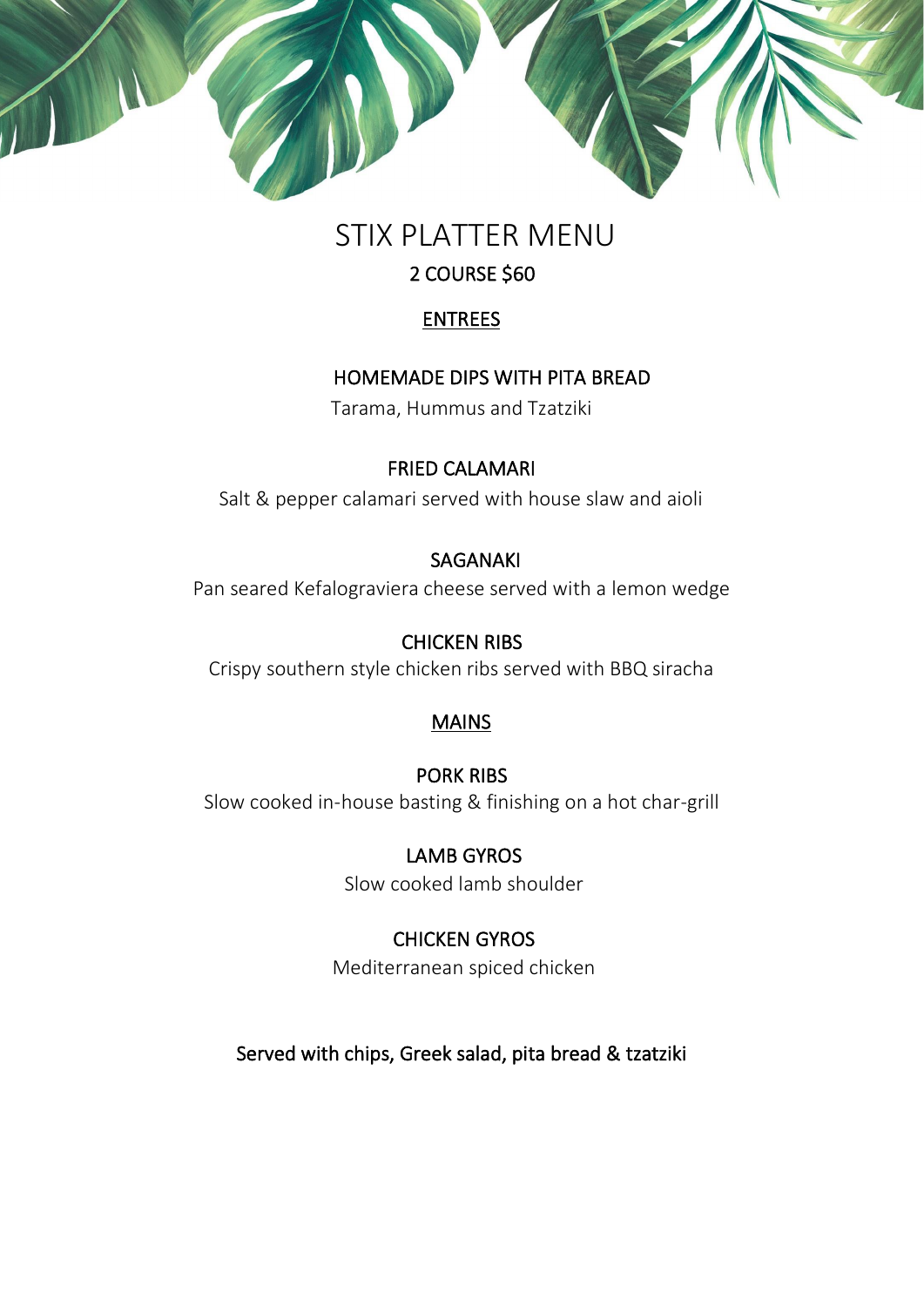# **STONES PLATTER MENI** 3 COURSE \$70pp

# ENTREES

# HOMEMADE DIPS WITH PITA BREAD

Tarama, Hummus and Tzatziki

# FRIED CALAMARI

Salt & pepper calamari served with house slaw and aioli

# SAGANAKI

Pan seared Kefalograviera cheese served with a lemon wedge

# CHICKEN RIBS

Crispy southern style chicken ribs served with BBQ siracha

# MAINS

# PORK RIBS

Slow cooked in-house basting & finishing on a hot char-grill

# LAMB GYROS

Slow cooked lamb shoulder

# CHICKEN GYROS

Mediterranean spiced chicken

# Served with chips, Greek salad, pita bread & tzatziki

# DESSERT

 Chocolate & walnut brownie, baked cheesecake, crème brulee and apple pie

# ALL PLATTERS HAVE ALL ITEMS AND TO BE SHARED BETWEEN 4 PEOPLE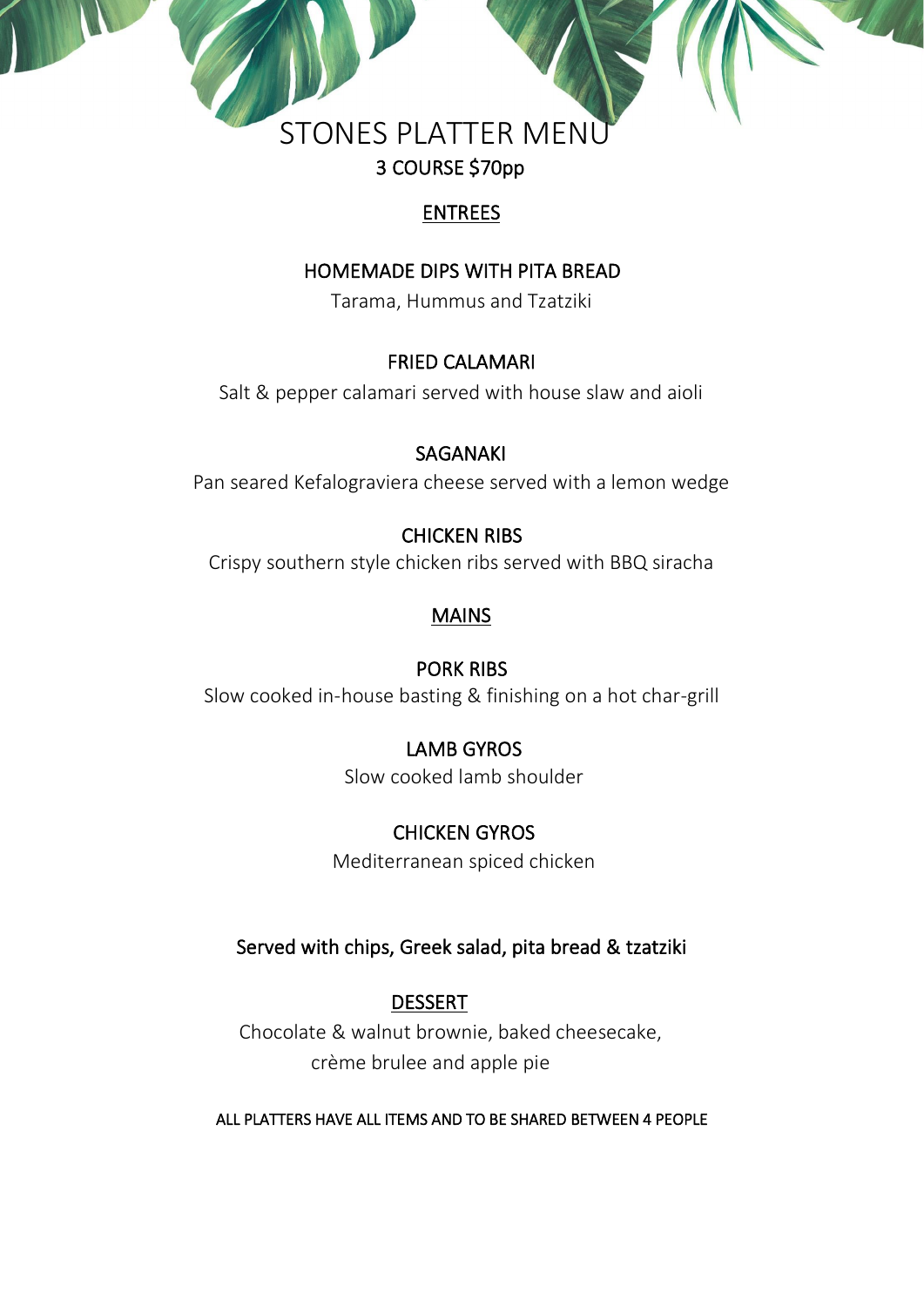

# \$9 EACH

#### **SPAGHETTI BOLOGNESE |** wagyu beef Bolognese

**CHEESEBURGER |** beef patty, American cheese, tomato sauce and mayo served with chips or mash

**FISH & CHIPS |** crispy battered with tomato sauce

**CHICKEN TENDERS |** served with chips or mash

**CHICKEN BREAST NUGGETS |** served with chips or mash

**MAC & CHEESE |** wood-fired baked with triple cheese and panko crumb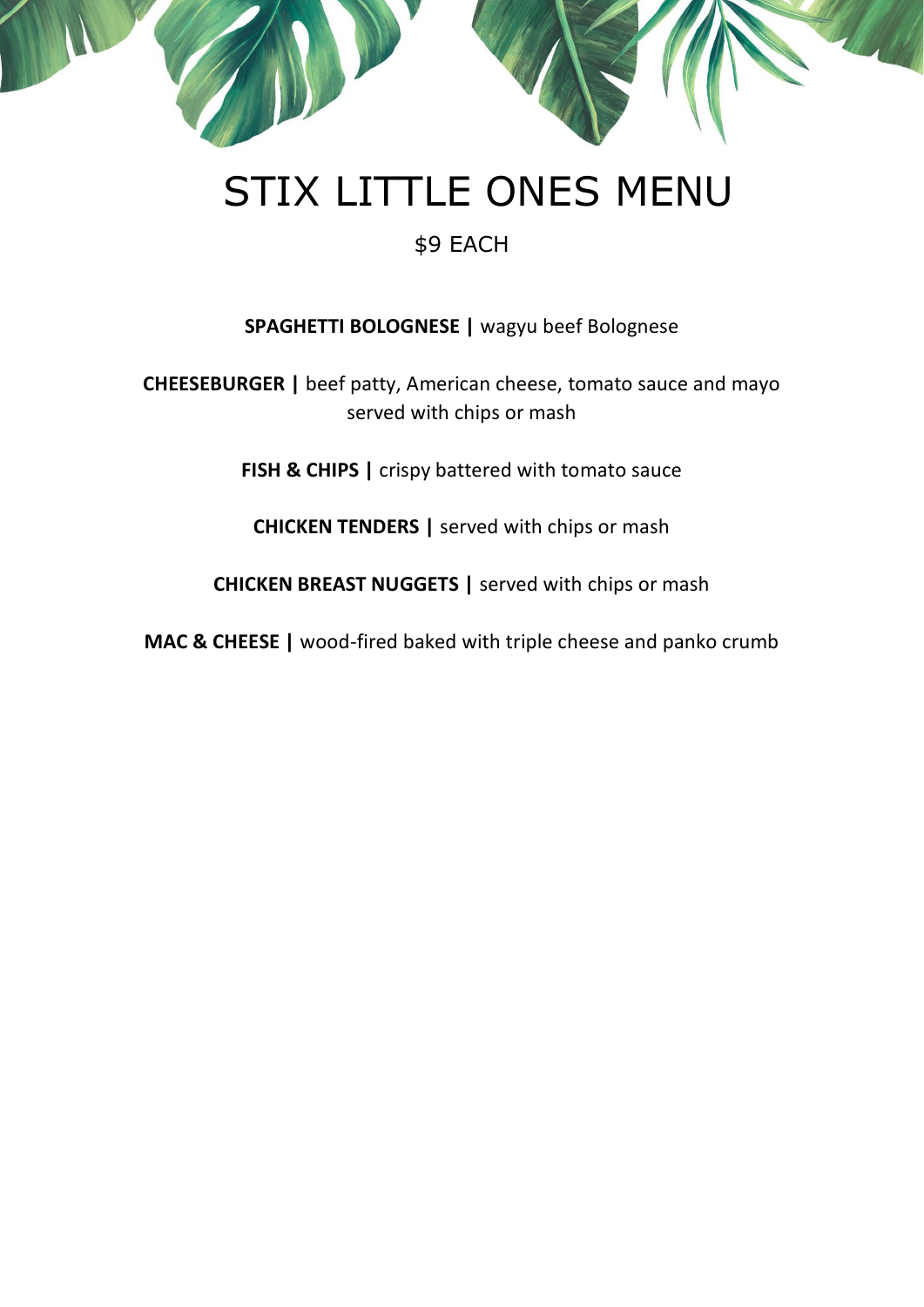

# HIGH TEA MENU - \$50 pp –

# Min 20pax

*Includes a glass of Champagne or Soft Drink on arrival*

A selection of the following:

- Macaroons
- Lemon Meringue tart
- Milk Chocolate & Hazelnut tart
- Raspberry Amandine
- Passionfruit Curd tart
- Mini Danish
- Mixed mini gluten free cakes
- Scones with Jam & Cream
- Ribbon Sandwiches
- Beef Sliders

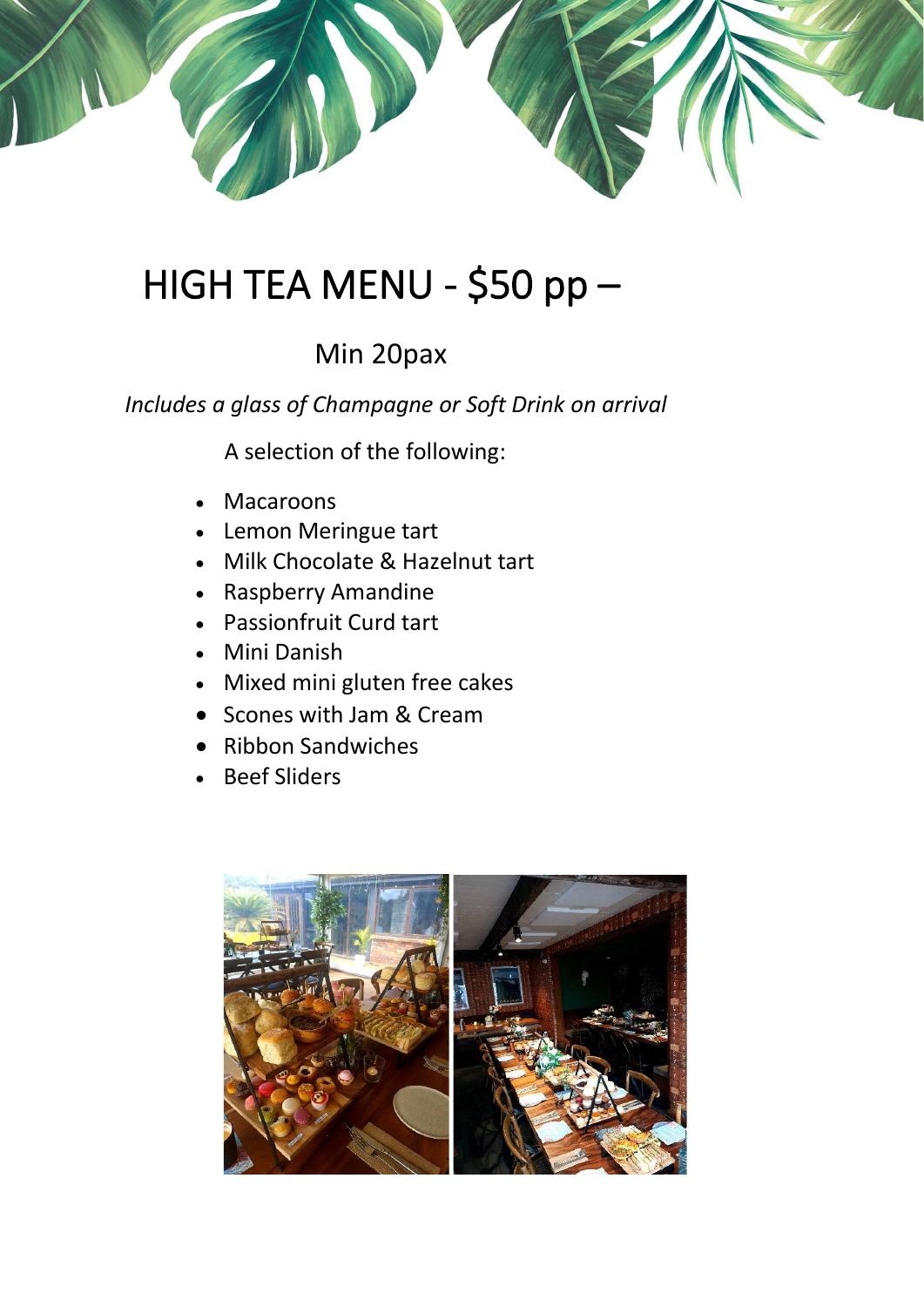# CANAPE MENU – min 30 guests

#### **Stix - \$45pp**

#### *Choose 5 items which are served over 2 hours*

- Crumbed Halloumi Chips
- Sundried Tomato & Feta Quiche
- Mini Chorizo & Spinach Tart
- Pies Chicken, Mushroom & Leek OR Lamb & Rosemary OR Cauliflower & Cheese
- Arancini Pumpkin OR Chicken & Mushroom
- Swedish Meatballs beef
- Antipasto Frittata

#### **Stones - \$50pp**

*Choose 7 items (from either Stix or Stones),which are served over 2 hours*

- Beef Sliders
- Salt & Pepper Baby Whiting
- Chicken & Macadamia Meatballs
- Crispy Peking Duck Spring Rolls OR Vegetable Spring Rolls
- Chicken Ribs Marinated & Kentucky Battered chicken ribs fried and served with BBQ sriracha

#### **The Birdcage - \$55pp**

#### *Choose 9 items (from any menu),which are served over 2.5 hours*

- Wontons Peking Duck OR Vegetable
- Peking Duck Cones
- Ricepaper Rolls Chicken OR Prawn OR Vegetable
- Mixed Sushi
- Skewers Chicken Satay OR Beef Satay
- Kofta Lamb, Oregano & Lemon OR Chicken, Lemongrass & Corriander

 • Petit Four Dessert Platter – Baked Cheesecake, Apple Crumble, Carrot, Mixed Berry Cheesecake, Lemon Meringue, Chocolate Mud, Chocolate Mousse, Raspberry & White Choc Mousse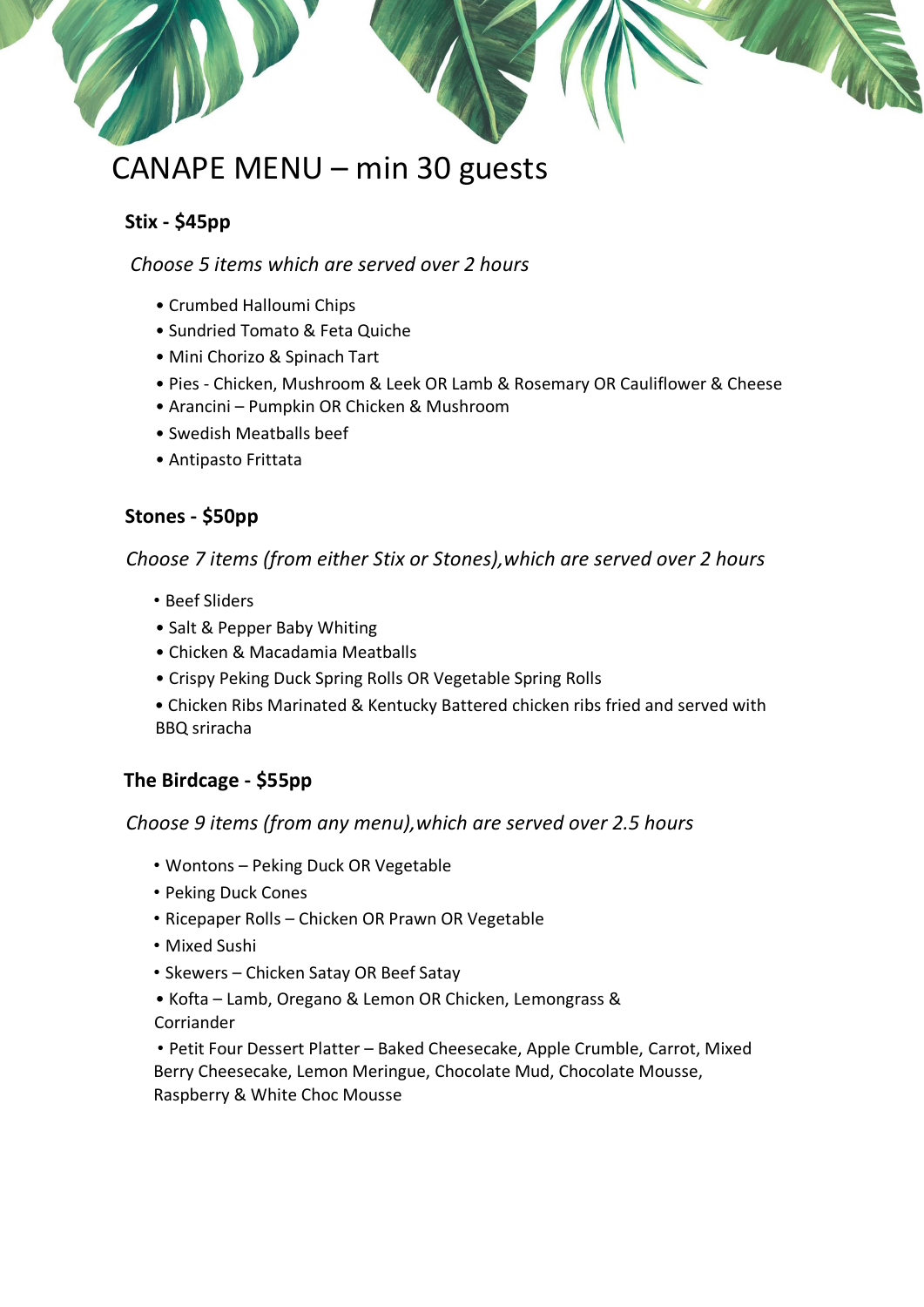# BEVERAGE PACKAGES

# Bar Tab – you can pick what you would like your guests to have available and we will make a menu for your table:

#### Choose from the following:

#### Wines *by Glass*

Riondo *Prosecco*

Taylor Ferguson *Chardonnay*

Taylor Ferguson *Cabernet Sauvignon*

Taylor Ferguson *Shiraz*

# Beers *by the Pot*

Carlton Draught Great Northern Super Crisp Estrella

soft drink *by the glass*

# Tea & coffee

Alternatively if you wish to have open bar or to add spirits or cocktails please let us know!

ALSO please NOTE: Bar bills CANNOT be split – all tabs will given as 1 bill only.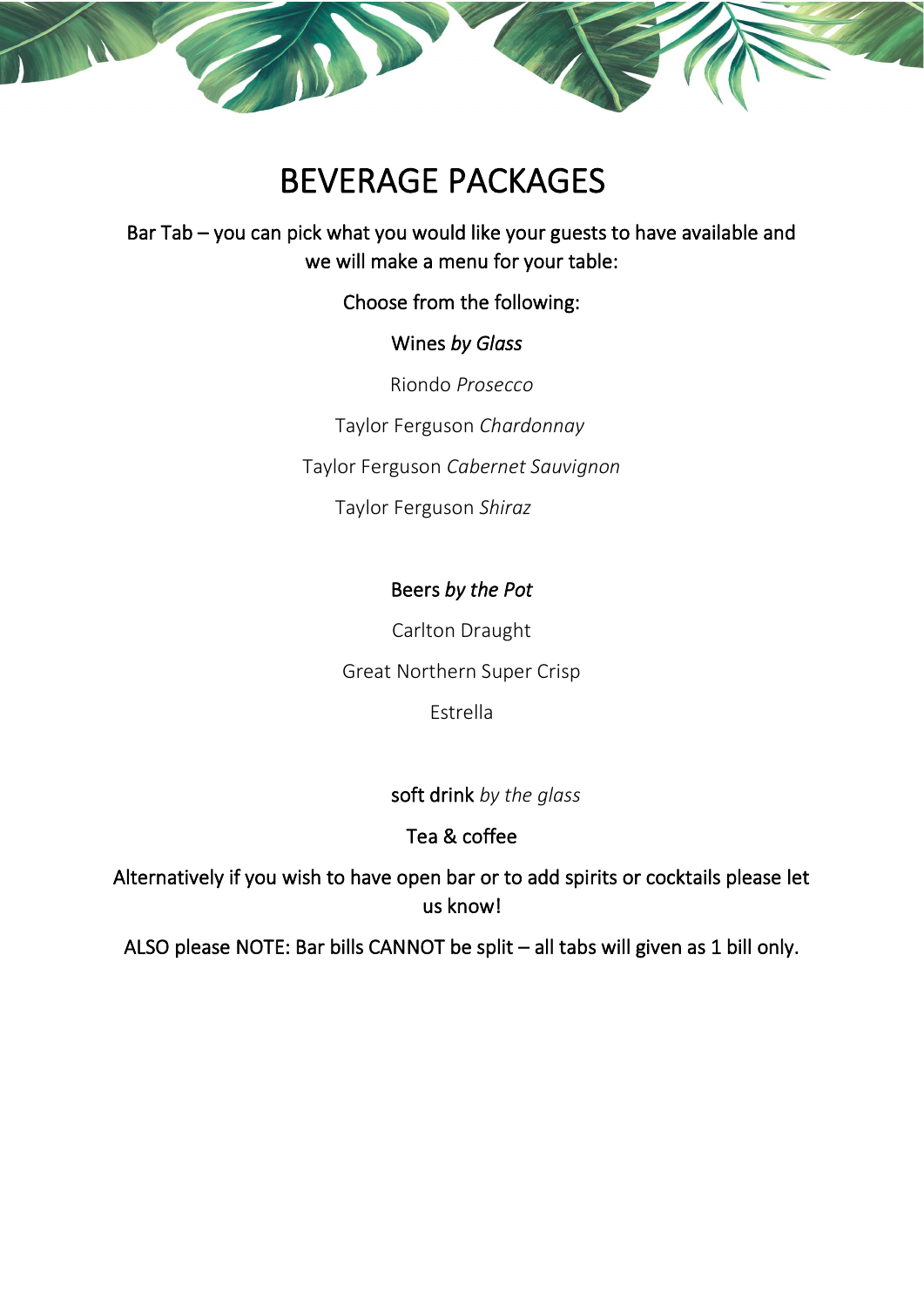# GROUP BOOKING TERMS & CONDITIONS

#### DEPOSITS –

To secure your reservation, the restaurant will confirm your initial enquiry and send you a confirmation email including details for a deposit to me made. The deposit will be removed from your final bill on the date of your reservation.

Please NOTE: Once your deposit is paid then your booking is guaranteed.

In the event the restaurant is limited to restrictions due to COVID-19 and cannot accommodate your booking or move to another date, your deposit will not be returned as cash however you can redeem it for vouchers.

#### ENTIRE MARQUEE HIRE MINIMUM SPEND –

There is a minimum spend of \$4,000 for functions who have requested the entire marquee, otherwise part of the marquee may be used for other functions/group bookings at the same time.

#### ALTERATIONS TO BOOKINGS –

The final number of guests must be confirmed within 24 hours from the confirmed time and date of your booking. In the event that guest numbers reduce from the date of confirmation, you will be charged for the confirmed number that your booking was for.

#### CANCELLATIONS –

Cancellations made less than 48 hours before the booking will incur a charge of the full amount of the deposit.

#### MENU & BEVERAGE PACKAGES –

All menu items and prices are subject to change and seasonal availability

#### BOOKING TIMES–

Kindly emphasise to your guests the importance of arriving at Stix & Stones on time. For bookings during the day, you must finish your group booking on the agreed time. If you are running late for your booking please advise us.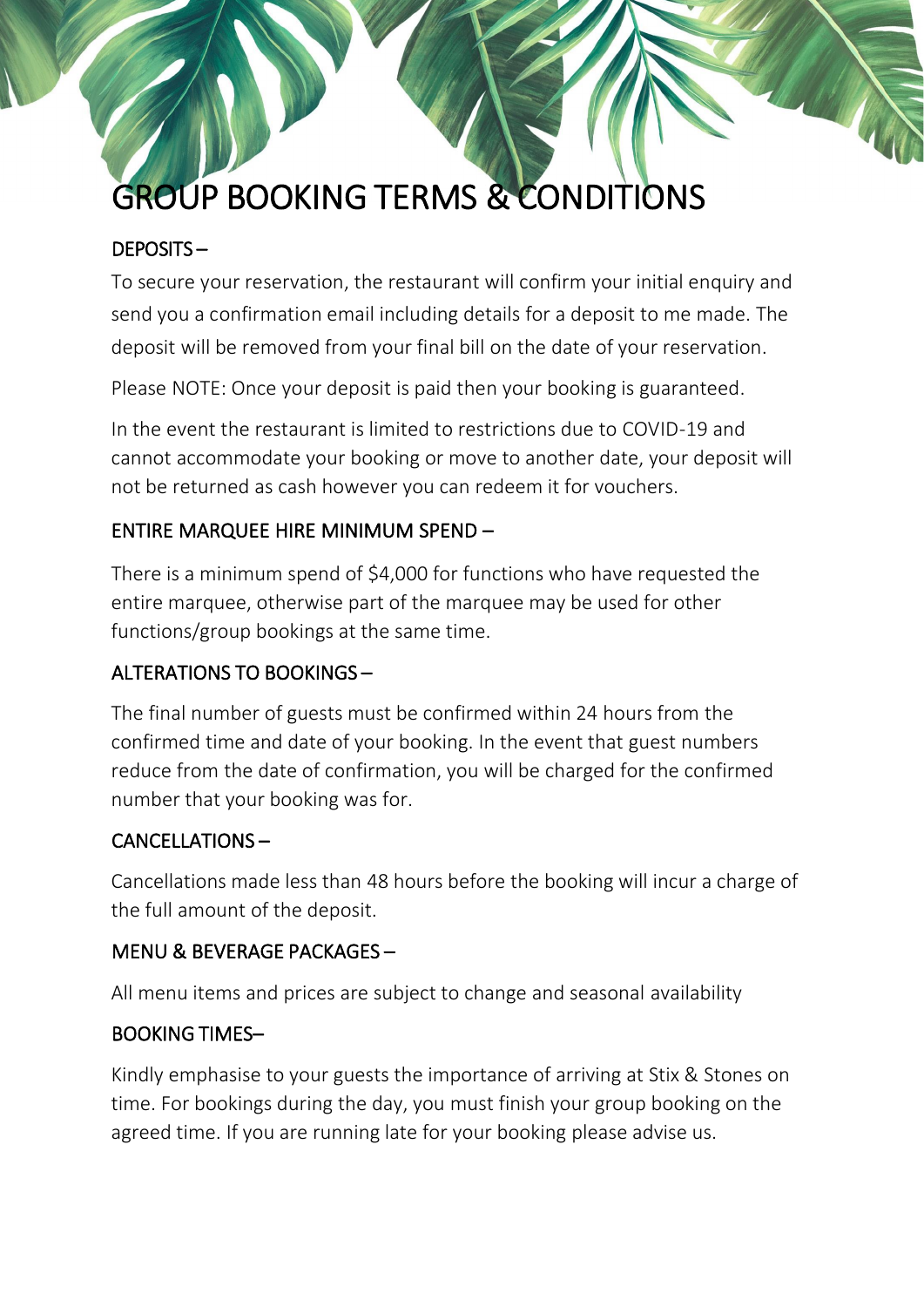# REQUESTED SEATING & CAPACITY -

All requests for seating are taken into consideration but not guaranteed. Please be aware all groups over 12 people may be seated on more than one table. Unless your group booking has been confirmed that it is seated in the marquee, we cannot guarantee you will be seated there for your booking.

#### CORKAGE –

We are fully licensed and offer an extensive wine and beverage list, however if you choose to bring your own wine you will be charged \$20 per bottle for corkage.

#### CAKEAGE –

A cakeage fee of \$2 per person is applied if you wish to bring your own cake and have Stix & Stones cut it and serve it to your guests. Stix and Stones takes no responsibility for loss of cake decorations or toppers if you do not remove them from the cake before it is taken to be cut. If your cake is left at the venue and not collected in 2 days it will be thrown out.

#### SPLIT BILLS –

If you have more than 1 table for your booking then a bar tab can be run for each table however must be paid in full as a single payment.

#### WEATHER –

The marquee in warmer months although air conditioned heats up very quickly once filled with guests, please understand we cannot control this. We cannot offer refunds or cancellations due to weather that is beyond our control.

#### Please sign & date that you have read & understood our terms & conditions